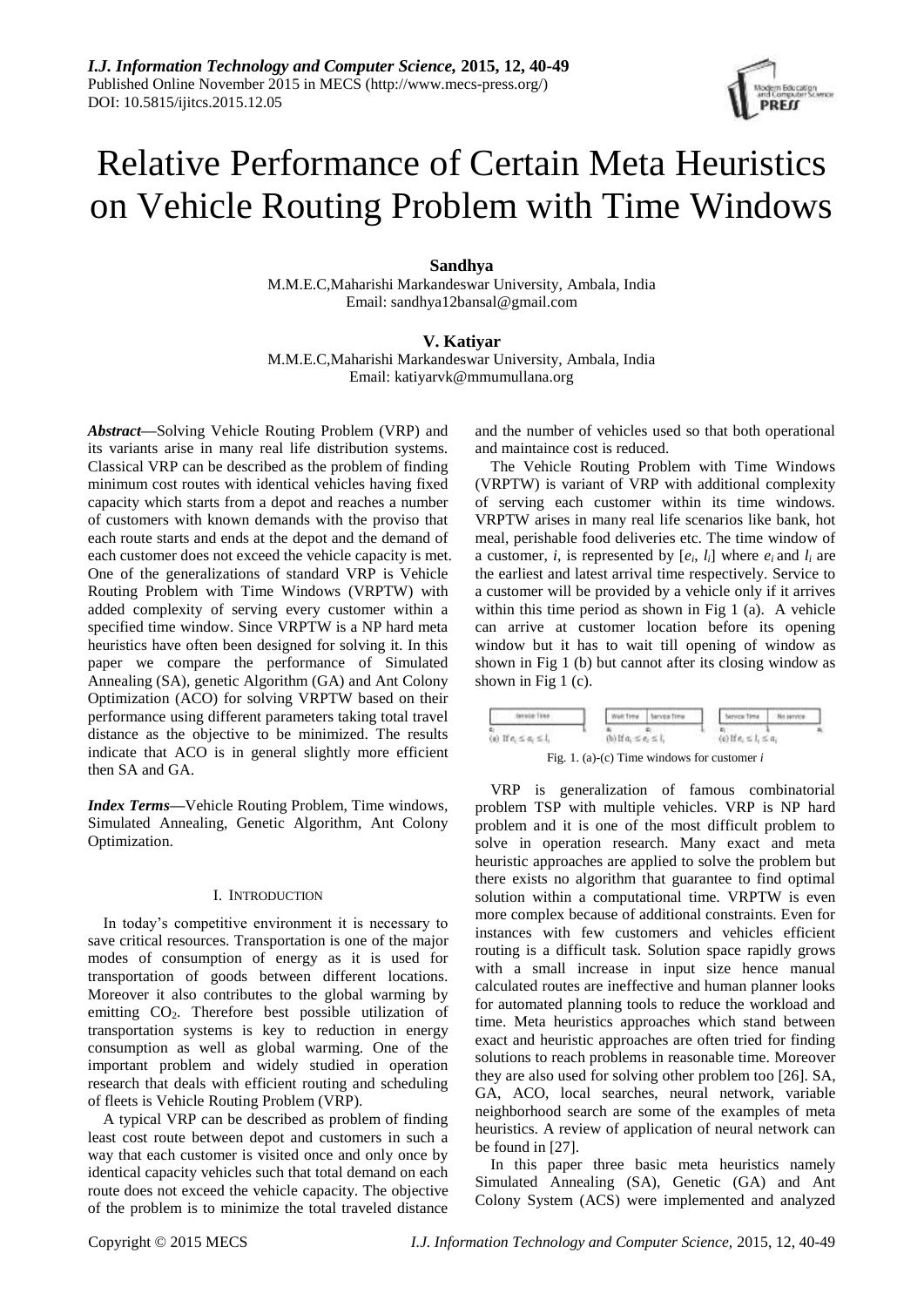using different parameters for different datasets by considering total travel distance as the primary objective to be minimized. The main contribution of this paper is that it provides a categorization of various meta heuristics for VRPTW and empirical analysis of three different meta heuristics on different parameters.

# II. LITERATURE REVIEW

A state of the art in the field of VRPTW with heuristic approach is discussed in [1]. In this state of art overview of various methods along with their comparison on different parameters are described. Various heuristic techniques for solution construction and solution improvement phase are discussed in [2]. A survey on the progress and evolution of the problem statement is presented in [3]. In this paper various possible algorithms with their pros and cons are discussed. A taxonomy review encompassing all of the managerial, physical, theoretical disciplines are presented in [4]. A parallel mimetic algorithm for VRPTW is proposed in [5]. In this algorithm genetic and some local refinement procedure are executed in parallel to find solution. For improving the results a novel ran doming scheme is developed by which process communication takes place. A Particle Swarm Optimization algorithm is proposed for solving VRPTW in [6]. Furthermore the proposed algorithm is validated on a real world case study of Chlorine Capsule Distribution Company to the water reservoir in Tehran. A two phase hybrid meta heuristic for VRPTW is presented in [7]. In this firstly variable neighborhood search is applied to minimize the number of routes and then in second phase total travelled distance is minimized using tabu search algorithm. All exchange, all -2-opt, all cross exchange and all relocate and ejection chain operators are designed. A genetic algorithm using an optimized cross over operator is used in [8] to find optimal solution for VRPTW. VRPTW is solved using GA and PSO in [9]. Both single and hybridization of both meta heuristics

were implemented. It is concluded that PSO perform better for clustered problems and GA is better for random customer distribution. A review of exact heuristics and meta heuristics methods for solving VRPTW is surveyed in [10]. Mathematical analysis of various meta heuristics is discussed in [11]. In their work authors had provided an overview of convergence and efficiency studies of meta heuristics and provided a frame work for analyzing meta heuristics in term of convergence and efficiency. Open challenge for future work is also provided. In [12] two meta heuristics named SA and iterated local search are applied to solve the problem. Both algorithms use constructive heuristic and various operators and strategies for route improvement. Calculation results show an improvement in 44 instances of Solomon test data. Case study of postal service is also provided. In [13] a two phase method using GA and random search incorporating SA is implemented to solve VRPTW in various scenarios. A two stage ant colony optimization algorithm is proposed in [14]. The proposed two stage of algorithm have different goals and both are independent of each other. The objective of first goal is to minimize the number of vehicles and in the second stage the total distance is minimized using local search methods. In [15] a hybrid algorithm Gen SAT is proposed. In this algorithm initial solution is obtained using push forward insertion heuristic.  $\lambda$  – Interchange mechanism is proposed which moves customers between routes to generate neighborhood solutions for the VRPTW. Simulated annealing and tabu search is used for searching of  $\lambda$  – interchange. A hybridization of SA and ACO (IACS-SA) is proposed for solving VRPTW in [16]. The proposed algorithm combines the strength of both search heuristics. Moreover a new route construction rule, a new pheromone update rule and diverse local search approaches were proposed. In [17, 18] an enhanced ant colony system for solving VRPTW is applied in which other factors like urgency to serve, bias and wait factors were incorporated with distance in state transition rule.

Table 1. Approaches used in VRPTW

| Authors'                                         | Approach             | <b>Initial</b><br>Solution/Solution<br><b>Construction</b> | <b>Solution</b><br><b>Improvement/Operators</b> |
|--------------------------------------------------|----------------------|------------------------------------------------------------|-------------------------------------------------|
| Ming yoa, QI et al.[7]                           | VNS and TS           | Solomon I1 insertion                                       | Exchange, 2 opt and Cross<br>Exchange           |
| H.Nazif, L.S.Lee[8]                              | GA                   | Random                                                     | Swap and insertion                              |
| Suraya Masorm <sup>[9]</sup>                     | GA and PSO           |                                                            |                                                 |
| Bhawna Minocha and<br>Saswati Tripathi[13]       | GA and Random Search | Forward<br>Push<br><b>Insertion</b><br>Heuristic           | <b>SA</b>                                       |
| Xudong Wu $[14]$                                 | ACO                  | Solomon I1 insertion                                       | Local Search                                    |
| Sam R. Thangiah et al<br>[15]                    | Hybrid (GA, SA,TS)   | Forward<br>Push<br>Insertion<br>Heuristic                  | $\lambda$ -interchange                          |
| Chea-Ho<br>Chen<br>and<br>ching-Jung Ting $[16]$ | Hybrid (ACS and SA)  | Nearest Neighbor                                           | Local Search                                    |
| Sandhya and V.Katiyar<br>[17, 18]                | <b>ACS</b>           | Nearest Neighbor                                           |                                                 |
| R. Banos et al. $[21]$                           | EA and SA            |                                                            | ۰                                               |
| Phuong Khanh Nguyen<br>[22]                      | Hybrid               | Solomon I1 insertion                                       | Local Search                                    |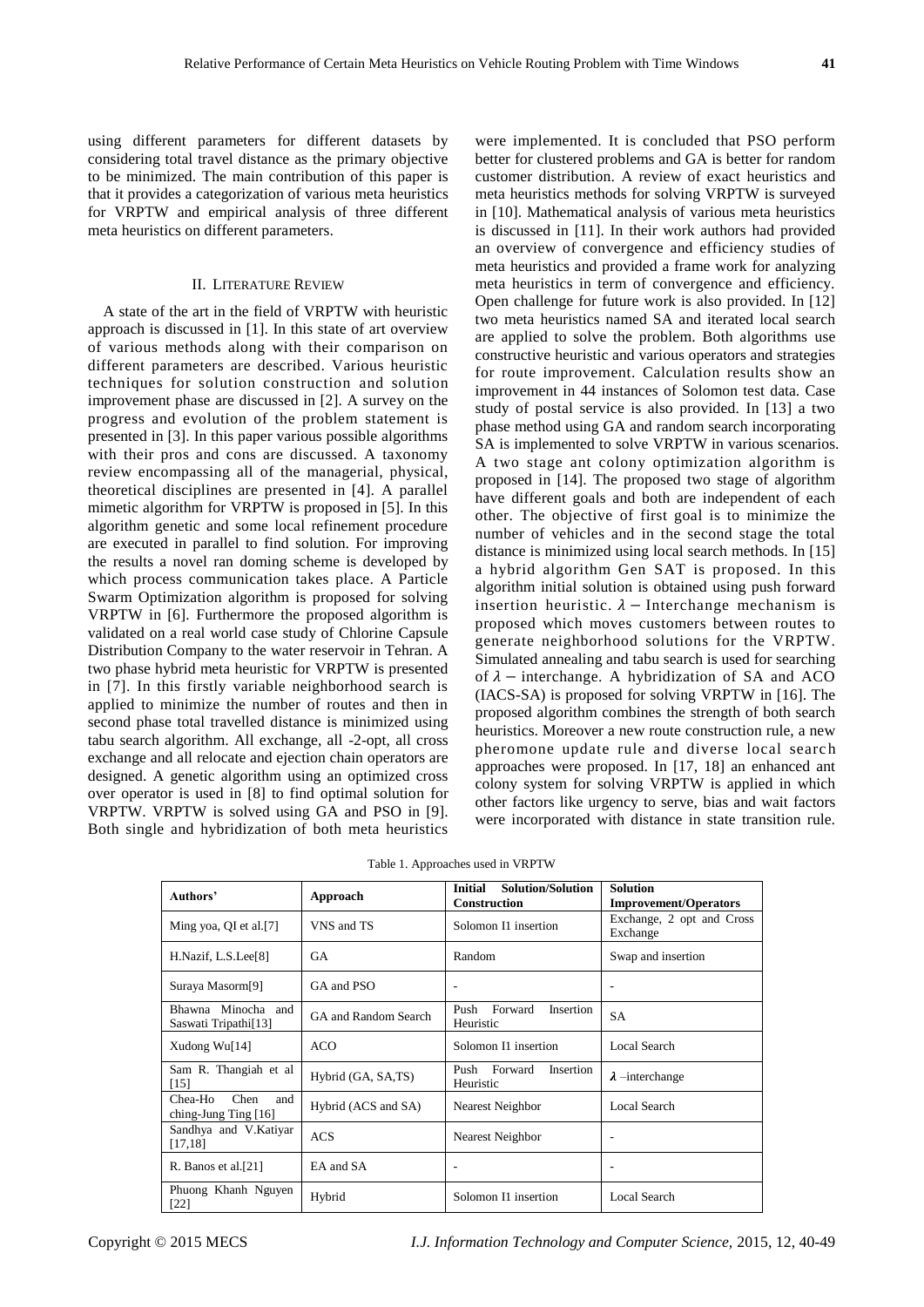Pheromone update is also done with a minimum and maximum upper bound. An overview along with recent advances in ACO is discussed in [19]. In paper they also discuss the extensions, applications of ACO and various issues related to ACO. A multi objective evolutionary algorithm (MOEA) that can minimize any number of objectives and a mechanism for more diversity is proposed in which 1st offspring is selected as usual in EA but other offspring's are selected from non-common areas of the search space from the second parent [20]. A multi start evolutionary algorithm with SA is designed for solving VRPTW in [21] and tested on 100 customers of Solomon data set. In this paper populations are optimized using the mutation operators of usual EA and offspring's individually are accepted or rejected by applying SA. Vidal et al. [22] developed a hybrid GA with adaptive diversity management for VRPTW and it was claimed to be the best meta heuristic. Proposed method combines the exploration of GA and local search for intensification. Permutation encoding without deliminators is used for individual representation. Finally a split procedure is used to partition solution for getting final tour. A general tool using tabu search is proposed for solving VRPTW in [23]. In their work the neighborhood structure is exponential in size resulting in evaluation procedure of polynomial complexity. Summarization of approaches used in VRPTW is given in Table 1.

# III. METAHEURISTICS FOR VRPTW

For solving optimization problem like VRPTW various methods are proposed in literature. Solving methods for VRPTW can be divided into 2 main categories as shown in Fig. 2



Fig. 2. Solution Methods for VRPTW problem

Exact methods guarantees to find optimal solution if sufficient time and space is given. On the other hand heuristics are the techniques that can find a feasible solution with reasonable time. Heuristic does not guarantee about the solution quality although it can be made by empirical analysis. A popular class of approximate method is meta heuristics that are the general frame work for the heuristic methods. Meta heuristics provides acceptable solution within a reasonable time by iteratively improving the candidate solution. The design space of meta heuristic is based on

two contradictory criteria's: Intensification (exploitation) and diversification (exploration). Balance between these 2 criteria's is important for obtaining high quality solution by exploring all promising and non-promising areas and faster solution by exploring only promising areas. Various classification criteria's can be used for classifying meta heuristics:

- 1. **Nature vs Non nature:** Nature is the rich source of inspiration for many meta heuristics. Therefore almost all are nature inspired. Some of them are bio-inspired like GA, EA. Some are swarm inspired like ACO, PSO and other are from physics/chemistry based like SA. TS and DE are the example of former category.
- 2. **Memory vs memory less:** Some meta heuristics which uses memory for information extraction during search history are memory based meta heuristics. Some popular examples are ACO, Tabu etc. On the other hand some SA, GA are memory less meta heuristics.
- 3. **Deterministic vs Stochastic:** Stochastic meta heuristic solves optimization problems by applying random rules during their search process. The idea behind is to escape from local optima. On the other hand deterministic meta heuristics apply deterministic decisions to get some final solution by using the same initial solution.
- 4. **Population based vs Single solution based:**  Another important characteristic for classification of meta heuristic is the number of solution used at the same time. Single solution based meta heuristic like SA and local search manipulate a single solution while in population based meta heuristics a whole set of solution is evolved. Some examples of this category are ACO, GA.
- 5. **Trajectory vs multiple neighborhood moves:** In trajectory method single neighborhood structure exists and it allows worse move to accept whereas in case of multiple neighborhood moves meta heuristics use a set of neighborhood structure.
- 6. **Attraction vs Non-attraction:** In case of attraction based meta heuristics interaction of multiple agents takes place like in ACO. GA is the example of non- attraction meta heuristics.
- 7. **Rule vs Equation based:** In rule base explicit updation of rules are used like GA.

| Features                 | <b>SA</b> | <b>TS</b> | <b>GA</b>    | <b>ACO</b>   | <b>GRASP</b> |
|--------------------------|-----------|-----------|--------------|--------------|--------------|
| Trajectory               | v         | v         | N            | N            |              |
| Population               | N         | N         | v            | Y            | N            |
| Memory                   | N         | Y         | P            | v            | N            |
| Multiple<br>Neighborhood | N         | N         | P            | N            | $\mathbf v$  |
| Dynamic                  | N         | P         | N            | N            | N            |
| Nature Inspired          | Y         | N         | $\mathbf{v}$ | $\mathbf{v}$ | N            |
| Stochastic               | Y         | N         | v            | v            | N            |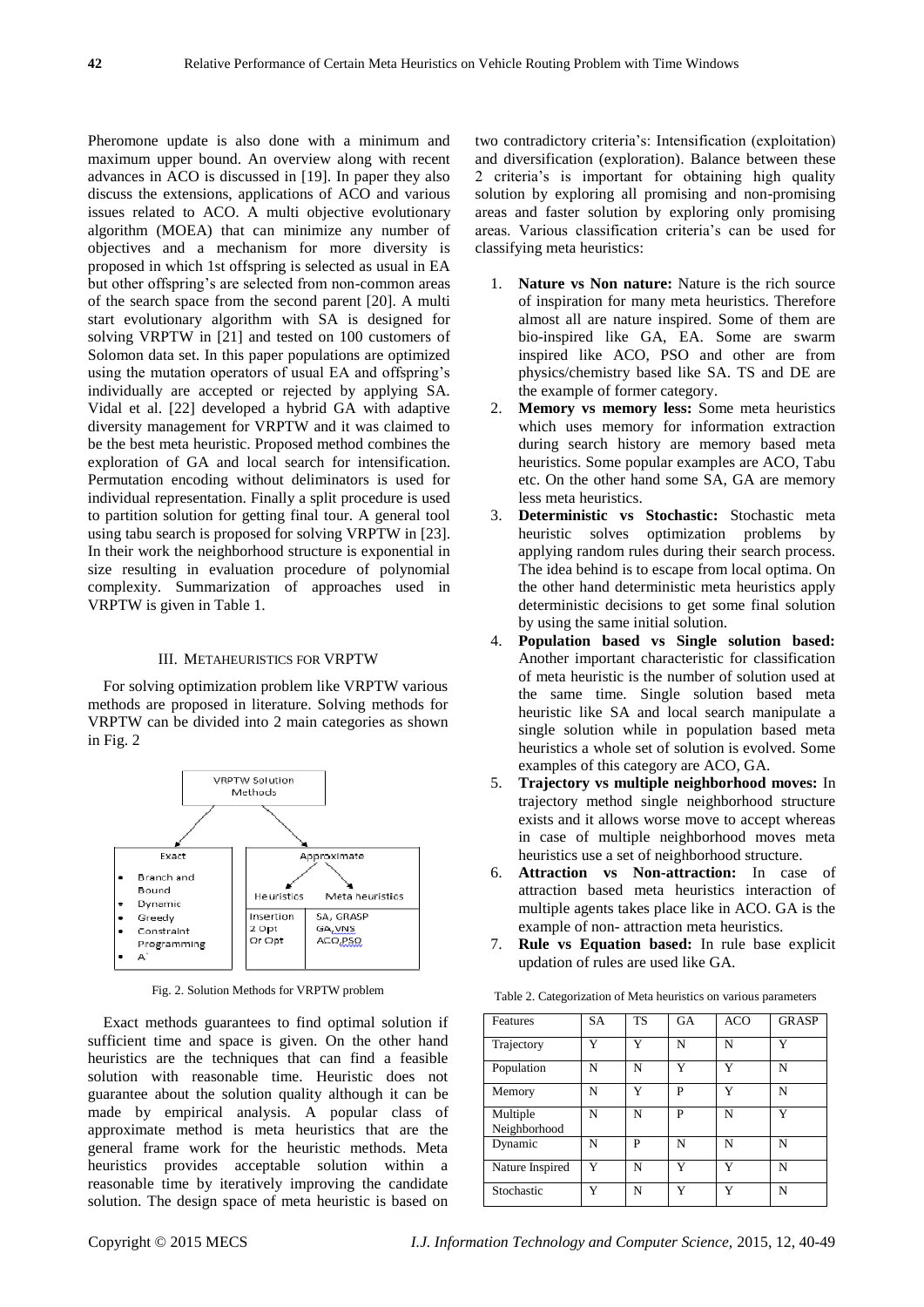On these parameters various popular meta heuristics along with their properties are summarized in Table 2. Here Y denotes the presence of feature in the meta heuristic, N represent the absence of feature and P represents the partial presence of feature.

Among these SA, GA and ACO were chosen for comparison keeping in mind that all three are nature inspired and stochastic in nature. On the other hand GA and ACO possess some common properties that are different from SA like both are population based meta heuristics and uses memory for information extraction. A brief overview of these meta heuristic are given below in Table 4.

# IV. XPERIMENTAL RESULTS FOR VRPTW

In this paper we implemented SA, ACO and GA for solving VRPTW. Pseudo code for these three methods can be reviewed from [24]. These pseudo codes are implemented in MATLAB and executed on Windows 7 platform. After sensitive analysis values of various parameters used for these meta heuristics are given in Table 3.

Table 3. Value for various parameters

| Parameters | Population | Mutatio | Temp  | Coolin | Absolut | $\alpha$ | $\beta$ | $\mathcal V$ | ρ   |
|------------|------------|---------|-------|--------|---------|----------|---------|--------------|-----|
|            |            | n Rate  |       | g Rate | e Temp. |          |         |              |     |
|            |            |         |       |        |         |          |         |              |     |
| Meta       |            |         |       |        |         |          |         |              |     |
| heuristics |            |         |       |        |         |          |         |              |     |
|            |            |         |       |        |         |          |         |              |     |
| GA         | 1000       | 0.1     |       |        |         |          |         |              |     |
| SA         |            |         | 10000 | 0.999  | 0.001   |          |         |              |     |
| <b>ACO</b> |            |         |       |        |         |          | 3       |              | 0.2 |
|            |            |         |       |        |         |          |         |              |     |

## *A. Performance Metrics*

For empirical analysis between implemented meta heuristics various factors were taken, their detail description are as follows:

(a) Data set: In this paper 2 categories of problems are taken on the basis of time windows type 1 and type 2. Type 1 problems have short time windows whereas type 2 problems have long time windows. Further these 2 categories consist of three problems based on geographical distribution of customers namely Random(R), Clustered (C) and Random Clustered (RC). The geographical distributions of 100 customers for different problems are shown in Fig 3 (a) and Fig 3 (b). Here circle nodes represent the customers and depot is shown by square. The layout for C and RC problems are same i.e X ranges from [-40, 60] and Y ranges from [-50, 40] and for R problems range for X is  $[-40, 40]$  and Y ranges from  $[40, 50]$ . Fig 3 (a) shows clear clusters of customers having 10 customers per cluster and Fig 3 (b) shows the random distribution of customers and similar picture can be obtained for random clustered problem in which clusters are formed at the boundaries and random distribution of customers at the center.





Fig. 3. (a), (b) Geographical Distribution of customers.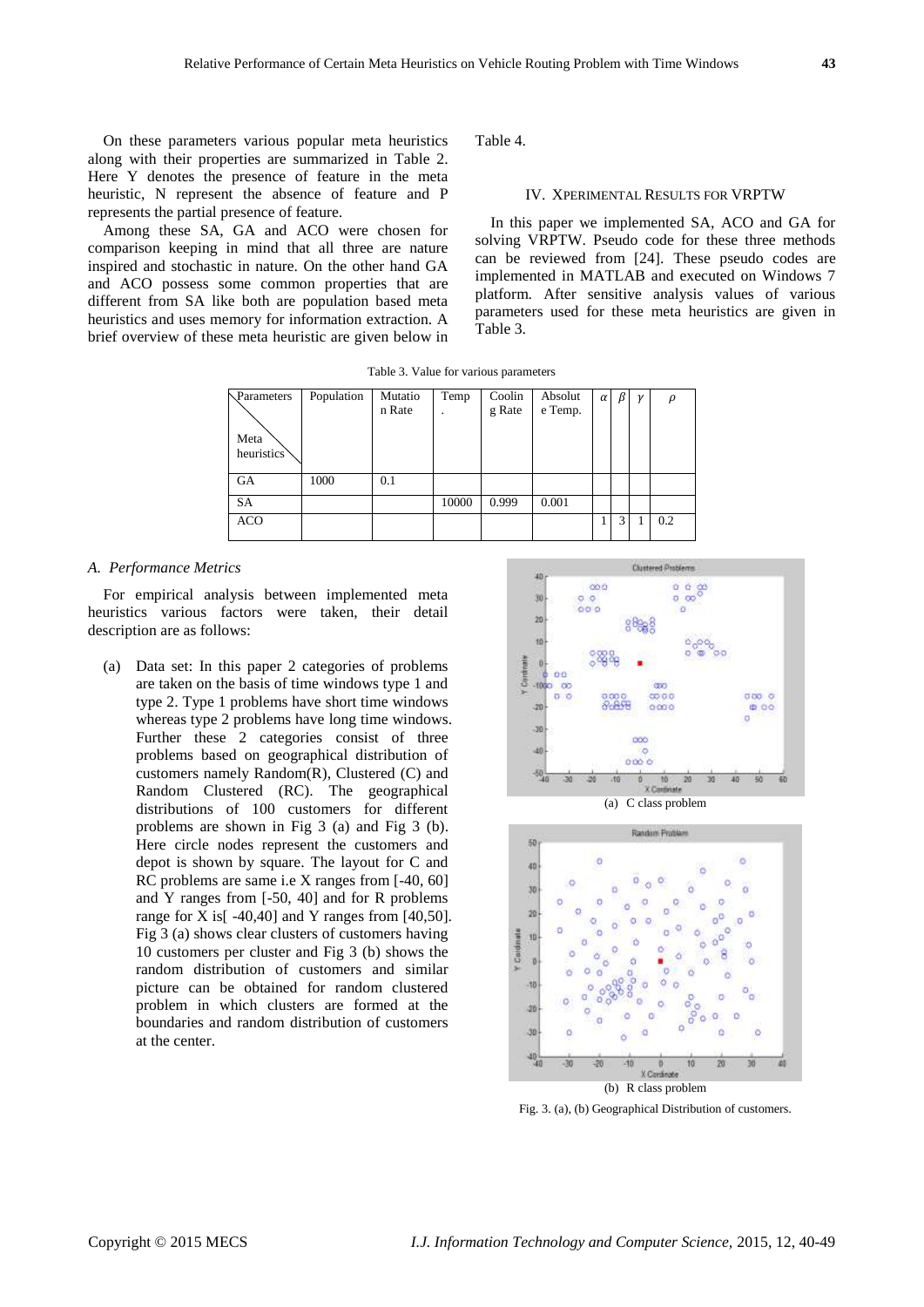| Features                  | <b>ACO</b>                                                                                                                                                                                                                                                  | <b>GA</b>                                                                                                                                                                                                                             | <b>SA</b>                                                                                                                                                                                                                                                                          |
|---------------------------|-------------------------------------------------------------------------------------------------------------------------------------------------------------------------------------------------------------------------------------------------------------|---------------------------------------------------------------------------------------------------------------------------------------------------------------------------------------------------------------------------------------|------------------------------------------------------------------------------------------------------------------------------------------------------------------------------------------------------------------------------------------------------------------------------------|
| Proposed By               | Marco Dorigo                                                                                                                                                                                                                                                | John Holland                                                                                                                                                                                                                          | Kirkpatrick, Gelatt and Vecchi                                                                                                                                                                                                                                                     |
| <b>Inspiration Source</b> | Behavior<br>Food<br>Searching<br>of<br>Ants                                                                                                                                                                                                                 | Evolution and natural Selection                                                                                                                                                                                                       | Annealing in metallurgy                                                                                                                                                                                                                                                            |
| Working                   | 1. Initialize parameters.<br>2. Repeat step 3 and 4<br>until<br>stopping condition is met.<br><b>B.</b> Construct Solutions<br>4. Update pheromone trails<br>5. Output result.                                                                              | fitness<br>1. Generate<br>populations<br>and<br>function.<br>2. Evaluate population.<br>Repeat following<br>3.<br>until<br>stopping<br>condition is met.<br>(a) Crossover<br>(b) Mutation<br>(c) Evaluate<br>4. Output result.        | Initialize<br>1.<br>and<br>temperature<br>generate initial solution.<br>Repeat step 3 and 4 until stopping<br>condition is met.<br>3. Generate new solution by making<br>change to current solution.<br>4. Accept solution<br>with<br>some<br>probability.<br>Output result.<br>5. |
| Advantages                | 1. Distributed Computing<br>2. Performance does not relies on<br>initial solution.<br>B. Retains knowledge of good<br>solution.<br>4. Robust and can be hybridized<br>with other algorithms.<br>5. Best suited for problems which<br>are dynamic in nature. | 1. Performance does not relies on initial<br>solution.<br>solution<br>2. Best<br>but<br>high<br>time<br>computation.<br>3. Applicable for multiobjective problems.<br>4. Best suited for problems having no<br>mathematical analysis. | 1. Easy to code for complex problems.<br>2. Can handle problems<br>having<br>unordered<br>data<br>and<br>many<br>constraints.<br>3. Statically guarantees to find global<br>optimal solution.                                                                                      |
| Disadvantages             | premature convergence.<br>is time consuming.                                                                                                                                                                                                                | 1. Pheromone stagnation results in 1. Knowledge of good solutions can be<br>destroyed by operators.<br>2. Ant communication mechanism 2. Difficult to apply for dynamic and highly<br>constraint problems.                            | Performance relies<br>1<br>initial<br>on<br>solution.<br>2. Continuous annealing is time<br>consuming.<br>3. Tradeoff between solution quality<br>and time consumption.                                                                                                            |

| Table 4. Features of SA, GA, ACO |
|----------------------------------|
|                                  |







Fig. 4. (c) and (d)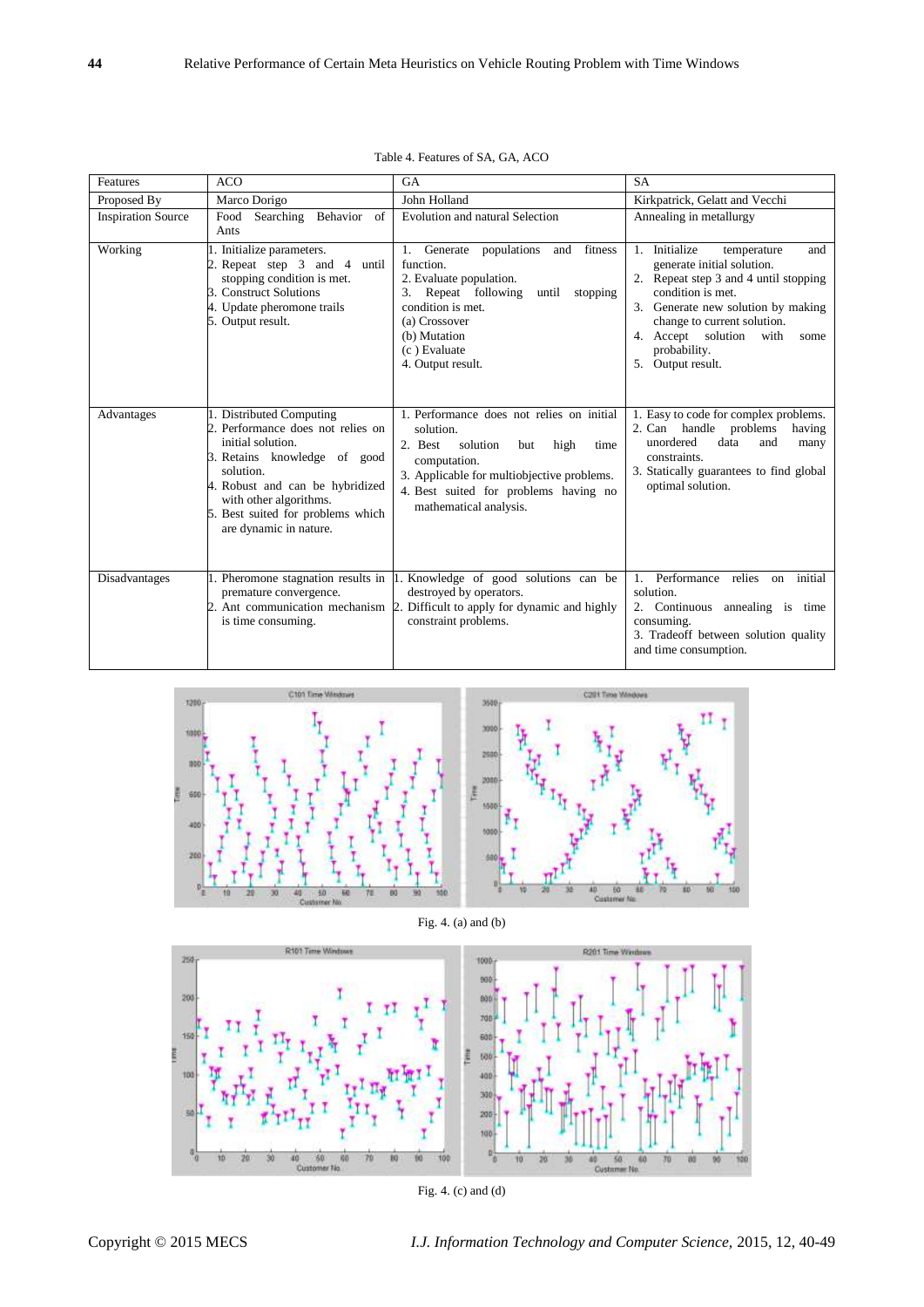



Fig 4 (a) and (b) represents the characteristic of time windows for C1 problem and C2 problem. Fig 4 (c) and (d) represents the characteristics of time windows for R1 and R2 problem while fig 4 (e) and (f) shows for RC1 and RC2 problems. In all three cases X axis represents the customer number and Y axis denotes the time. Vertical bar represents the time windows.

Table 5 shows the results obtained for problems with 25, 50 and 100 customers respectively.

| No. of<br><b>Customers</b> |                | <b>Initial Solution</b> |                      |        | <b>SA</b>            |        | GA                   | <b>ACO</b> |                      |  |
|----------------------------|----------------|-------------------------|----------------------|--------|----------------------|--------|----------------------|------------|----------------------|--|
|                            | Problem        | TD                      | <b>Time</b><br>(sec) | TD     | <b>Time</b><br>(sec) | TD     | <b>Time</b><br>(sec) | <b>TD</b>  | <b>Time</b><br>(sec) |  |
|                            | R1             | 2464.7                  | .5                   | 451.5  | 71                   | 429.6  | 210                  | 427.8      | 137                  |  |
|                            | C1             | 2459.1                  | $\cdot$ 3            | 198.2  | 484.6                | 191.3  | 187.7                | 191.3      | 115                  |  |
| 25                         | RC1            | 3419.1                  | $\cdot$ 3            | 342.3  | 67.6                 | 351.5  | 193.8                | 342.3      | 56                   |  |
|                            | R <sub>2</sub> | 3384.7                  | $\cdot$ 3            | 456.5  | 56                   | 417    | 365.2                | 417        | 71                   |  |
|                            | C <sub>2</sub> | 2140.3                  | $\cdot$ 3            | 461    | 164                  | 410    | 368                  | 410        | 267                  |  |
|                            | RC2            | 4251.6                  | $\cdot$ 3            | 315.7  | 58                   | 301.5  | 226.1                | 301.5      | 54                   |  |
|                            | $\mathbf{R}1$  | 2648.5                  | 1                    | 772.2  | 367.2                | 694.7  | 1028                 | 696.3      | 872                  |  |
|                            | C1             | 2483.0                  | 1                    | 401.2  | 484.6                | 398.7  | 936.1                | 327        | 295                  |  |
| 50                         | RC1            | 3523.8                  | 1                    | 685.95 | 150.3                | 669.2  | 806.4                | 677.8      | 121                  |  |
|                            | R <sub>2</sub> | 3604.9                  | 1                    | 639.1  | 258                  | 581.5  | 1544.14              | 573.7      | 783                  |  |
|                            | C <sub>2</sub> | 2363.6                  | 1                    | 717.4  | 993.5                | 751.3  | 1549.7               | 720.1      | 873                  |  |
|                            | RC2            | 4495.3                  | 1                    | 665.3  | 554.8                | 588    | 2239.7               | 587.7      | 623                  |  |
|                            | $\mathbf{R}1$  | 2550.6                  | 7                    | 1215.8 | 2433.5               | 1198   | 2962                 | 1201.7     | 2347                 |  |
|                            | C1             | 2310.0                  | 6                    | 968.7  | 2461.3               | 873.5  | 2993.3               | 828.9      | 582                  |  |
|                            | RC1            | 3307.6                  | 6                    | 1442.7 | 1132.4               | 1308.5 | 3550.2               | 1308.5     | 2107                 |  |
| 100                        | R2             | 3592.8                  | 6                    | 962.2  | 2100                 | 1154   | 5206.4               | 962.2      | 2154                 |  |
|                            | C <sub>2</sub> | 3572.3                  | 6                    | 1261.6 | 4447.5               | 1362.4 | 6114                 | 1261.6     | 4232                 |  |
|                            | RC2            | 4778.3                  | 6                    | 1165   | 2375.4               | 1138   | 8875                 | 1143.9     | 2884                 |  |

| Table 5. Total travelled distance and CPU time for 25, 50, 100 customers |  |
|--------------------------------------------------------------------------|--|
|--------------------------------------------------------------------------|--|

(b) Improvement in total distance: Improvement in total travel distance means how much results are optimized after applying meta heuristics. In this paper initial solution is obtained by nearest neighbor and saving is calculated as follows and is summarized for three metaheuristics for 100 customers in table 6.

$$
Improvement = \frac{TD_{NN} - TD_{Metaheuristic}}{T D_{NN}} * 100 \quad (1)
$$

| Table 6. Improvement in total distance for 25, 50, 100 customers |  |  |
|------------------------------------------------------------------|--|--|
|------------------------------------------------------------------|--|--|

| Problem    | R1               |    |     | C1 |    |     | RC1 |     |     | R <sub>2</sub> |    |     | C <sub>2</sub> |    |     | RC2 |      |     |
|------------|------------------|----|-----|----|----|-----|-----|-----|-----|----------------|----|-----|----------------|----|-----|-----|------|-----|
| No.<br>of  | 25               | 50 | 100 | 25 | 50 | 100 | 25  | 50  | 100 | 25             | 50 | 100 | 25             | 50 | 100 | 25  | 50   | 100 |
| Customers  |                  |    |     |    |    |     |     |     |     |                |    |     |                |    |     |     |      |     |
| Meta       | % of Improvement |    |     |    |    |     |     |     |     |                |    |     |                |    |     |     |      |     |
| heuristics |                  |    |     |    |    |     |     |     |     |                |    |     |                |    |     |     |      |     |
| <b>SA</b>  | 82               |    | 52  | 92 | 84 | 58  | 90  | -81 | 56  | -87            | 82 | 73  | 78             | 70 | 65  | 93  | 85   | 76  |
| GA         | 83               | 74 | 53  | 92 | 84 | 62  | 90  | 81  | 60  | 88             | 84 | 68  | 81             | 68 | 62  | 93  | - 87 | 76  |
| <b>ACO</b> | 83               | 74 | 53  | 92 | 87 | 64  | 90  | 81  | 60  | 88             | 84 | 73  | 81             | 70 | 65  | 93  | 87   | 76  |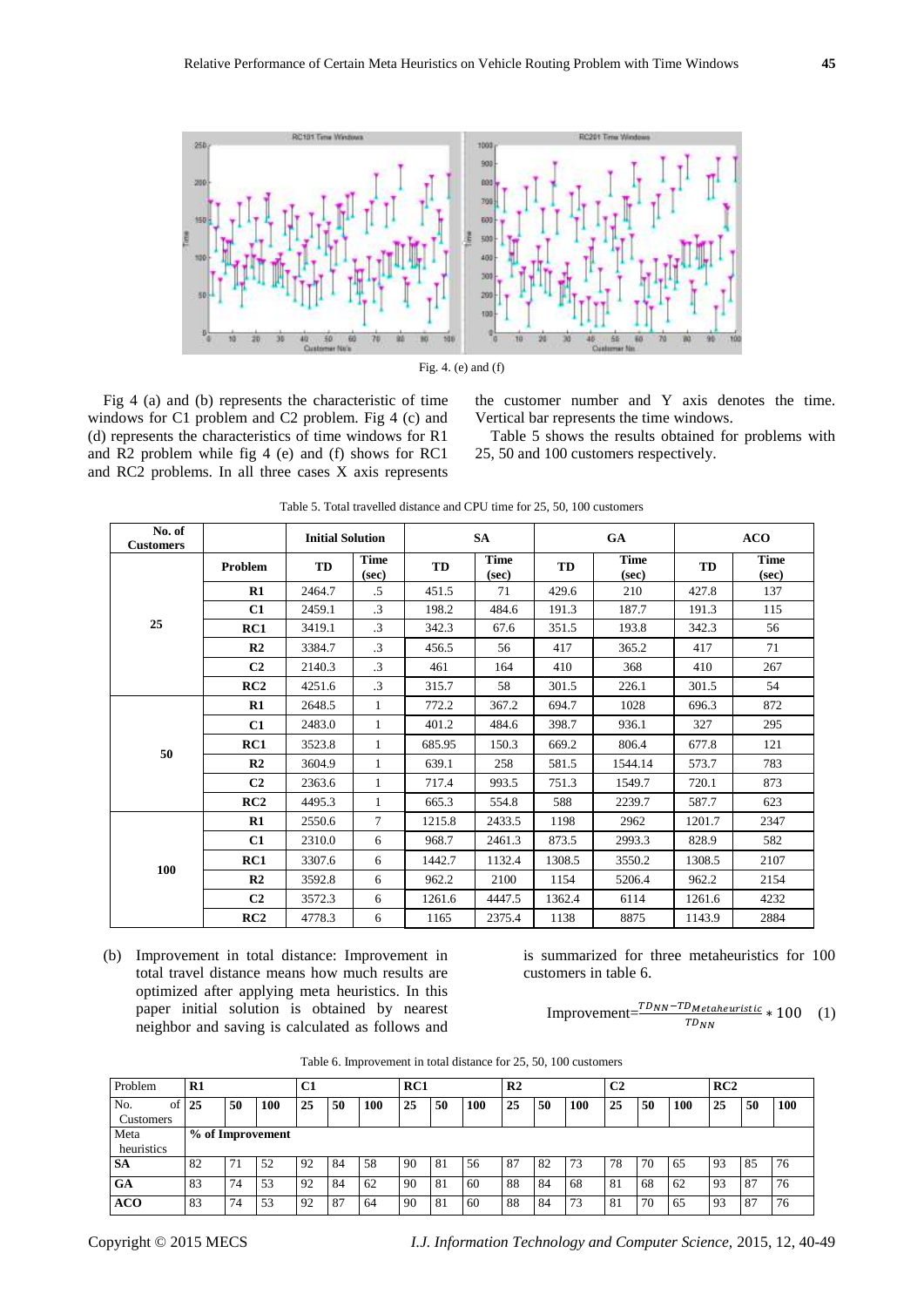It can be obtained from the above table that the % of improvement is high for small size problems and it worsen as the problem size increases because the number of possible permutation increases exponentially. All meta heuristics performs well for different problems but the % of improvement is high for ACO when compared with SA and GA.

(c) Time Complexity: Time complexity of the algorithm is calculated in terms of CPU time taken by the meta to run to its execution. In this paper time is measured in seconds and is shown in fig 5 (a)-(f) for different instances. Three observations can be made that (i) time complexity grows with the size of input and (ii) GA is the most time consuming meta heuristic (iii) SA gives good solutions in faster run time.

(d) Solution quality: Solution quality is measured in terms of total travel distance. Less distance represents the high quality solution while high travel distance means comparatively less quality solution. From fig 6 (a)-(f) it can be concluded that solution quality is good for small size problems but it reduces as the size increases. For large size problems solution quality provided by GA is better that SA and ACO.



Fig. 5. Time complexity for instance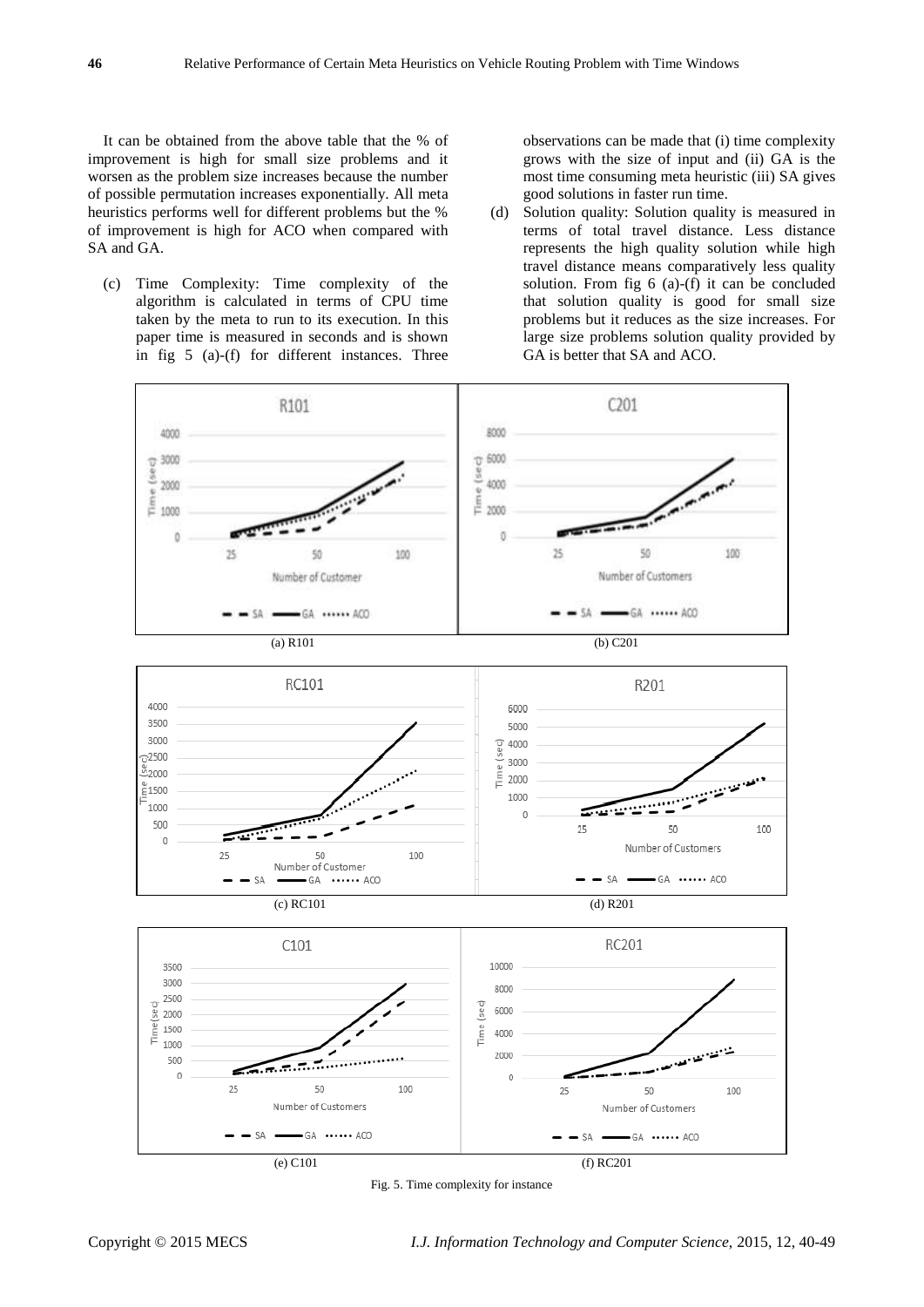- (e) Robustness: Robustness means how the performance of meta heuristics changes if some input parameter is changed. A robust algorithm should perform consistently over wide variety of problems and should not be sensitive to changes in input size. In this paper numbers of customers are varied from 25, 50 and 100 to check the robustness of meta heuristics. It can be observed from table 4.2 (a)-(c) that ACO and GA provides robust results for all three cases but the robustness for SA degrades with the increase in number of customers.
- (f) Simplicity: Simplicity refers to ease of coding. Ease of implementation means the code should be<br>simple, short, self-contained, effective simple, short, self-contained, neighborhood moves and has less parameter. In terms of simplicity SA is better than ACO and GA.
- (g) Resource Consumption: Resource consumption means the memory space taken by meta heuristics. SA is better in terms of resource consumption when compared to GA and ACO as no intermediate results will be stored.



Fig. 6. Solution quality for instance

Table 7 summarizes the findings of our analysis about SA, GA and ACO. In this table H stands for high, M stands for medium and L stands for low presence of particular attribute. From the table it can be concluded that SA is simple to code but its presence is low on all other attributes discussed above. On the other hand both GA and ACO even complex to code but produces high quality results.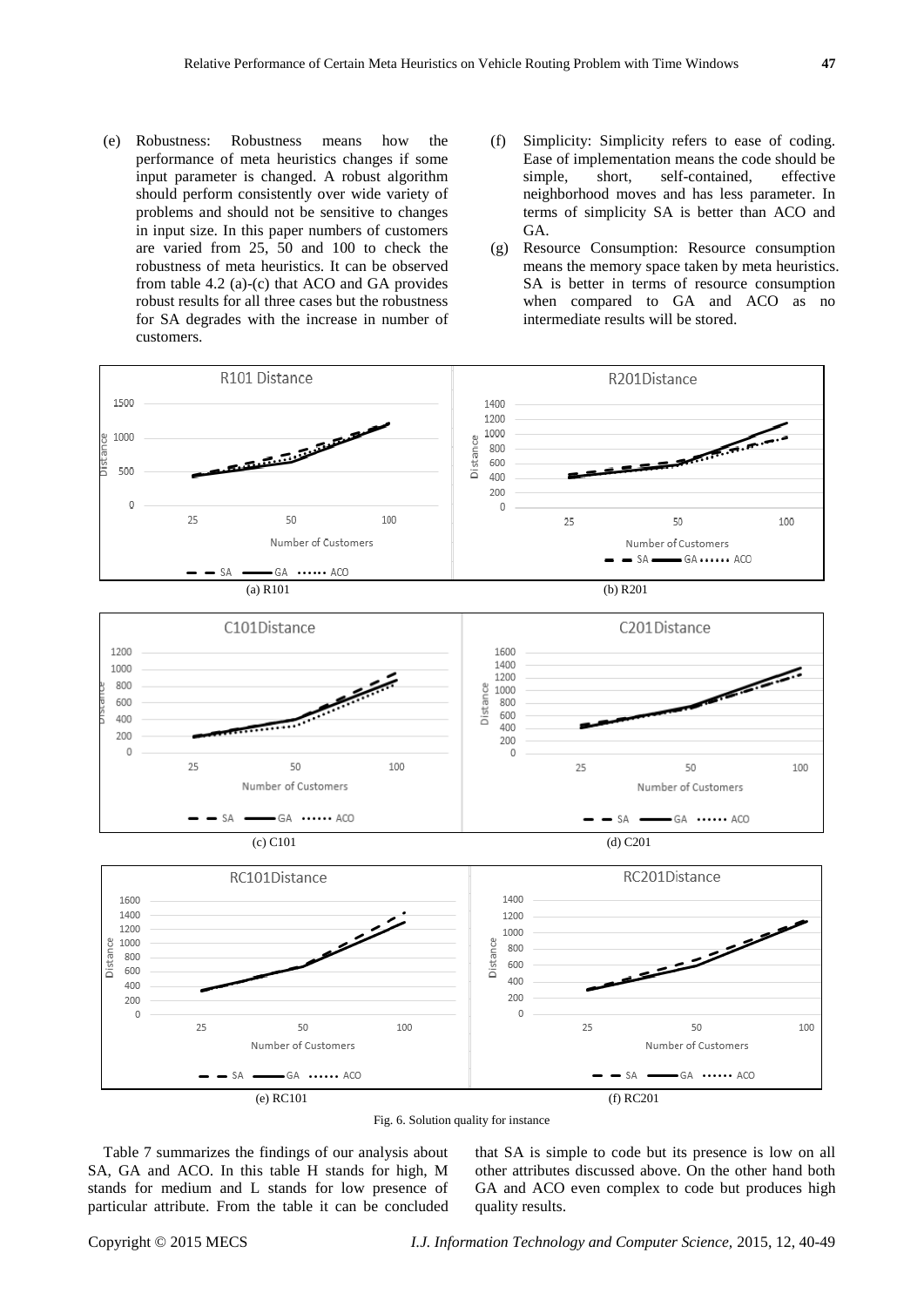Table 7. Comparative analysis of meta heuristics

|     | Improvement<br>Dataset |    |    | Time               |    | Solution Robustness | Simplicity | Resource    |
|-----|------------------------|----|----|--------------------|----|---------------------|------------|-------------|
|     | Fype 1 Fype 2          |    |    | Complexity Quality |    |                     |            | Consumption |
| SA. | MH                     |    | M  |                    |    |                     | H          |             |
| ĠА  | H                      | H  | ИН | H                  | H  | Η                   | M          | M           |
| ACO | H                      | MH | H  | M                  | MH | Η                   | M          | H           |

### V. CONCLUSION AND FUTURE WORK

VRPTW is an important problem in transportation and it is a well-known NP hard combinatorial problem. Various metaheuristics are used for solving it. In this paper three widely used meta heuristics namely SA, GA and ACO are implemented and an empirical analysis of obtained optimal solution is compared on different parameters. The carried out analysis allows us to draw following conclusion: (1) Resources are expensive and optimization is necessary and meta heuristics are the good choice. (2) There is tradeoff between solution quality and time complexity. (3) SA gives good solution in faster run time. (4) Solution quality provided by ACO and GA is better than SA but the time complexity of GA is high and ACO lies between SA and GA. (5) In terms of robustness both ACO and GA scores high than SA but with high simplicity score. (6) GA is better choice for powerful systems because it provides good quality results with high time and resource consumption. (7) Results produced by ACO is better than GA and SA both in terms of solution quality and time although the differences are not overwhelming. At the end it can be concluded that the choice of meta heuristic depends upon various factors. The main objective is to make a good tradeoff between time and solution quality. In future these techniques can be hybridized with each other and with other method so that high quality results can be obtained with less time complexity.

#### ACKNOWLEDGMENT

The authors wish to thank Dr. Chander Mohan from Ambala College of Engineering, ambala, Haryana for his suggestions and corrections.

#### **REFERENCES**

- [1] Gendreau, Michel, and Christos D. Tarantilis. Solving large-scale vehicle routing problems with time windows: The state-of-the-art. CIRRELT, 2010.
- [2] Hosny, Manar Ibrahim. Investigating heuristic and metaheuristic algorithms for solving pickup and delivery problems. Diss. Cardiff University, 2010.
- [3] Soo, Raymond Kuo Yang, and Yong Haur Tay. "A survey on the progress of research on vehicle routing problem with time window constraints." Symposium on Progress in Information and Communication Technology (SPICT).

2009.

- [4] Eksioglu, Burak, Arif Volkan Vural, and Arnold Reisman. "The vehicle routing problem: A taxonomic review." Computers & Industrial Engineering 57.4 (2009): 1472- 1483.
- [5] Blocho, Miroslaw, and Zbigniew J. Czech. "A parallel memetic algorithm for the vehicle routing problem with time windows."P2P, Parallel, Grid, Cloud and Internet Computing (3PGCIC), 2013 Eighth International Conference on. IEEE, 2013.
- [6] Amini, Shahrzad, Hassan Javanshir, and Reza Tavakkoli-Moghaddam. "A PSO approach for solving VRPTW with real case study." Int. J. Res. Rev. Appl. Sci4.3 (2010): 118-126.
- [7] QI, Mingyao, et al. "A new two-phase hybrid metaheuristic for vehicle routing problem with time windows." Journal of the Eastern Asia Society for Transportation Studies 10.0 (2013): 880-896.
- [8] Nazif, Habibeh, and Lai Soon Lee. "Optimized crossover genetic algorithm for vehicle routing problem with time windows." American journal of applied sciences 7.1 (2010): 95.
- [9] Masrom, Suraya, and Arfah Mohd Nasir. "Evaluation of vehicle routing problem with time windows by using metaheuristics algorithms." (2012).
- [10] El-Sherbeny, Nasser A. "Vehicle routing with time windows: An overview of exact, heuristic and metaheuristic methods." Journal of King Saud University-Science 22.3 (2010): 123-131.
- [11] Yang, Xin-She. "Metaheuristic Optimization: Algorithm Analysis and Open Problems." arXiv preprint arXiv: 1212. 0220 (2012).
- [12] Taner, Filip, Ante Galić, and Tonči Carić. "Solving Practical Vehicle Routing Problem with Time Windows Using Metaheuristic Algorithms." PROMETtraffic&Transportation 24.4 (2012): 343-351.
- [13] Minocha, Bhawna, and Saswati Tripathi. "Two Phase Algorithm for Solving VRPTW Problem." (2013).
- [14] Wu, Xudong. "A two-stage ant colony optimization algorithm for the vehicle routing problem with time windows." IJACT: International Journal of Advancements in Computing Technology 4.1 (2012): 485-491.
- [15] Thangiah, Sam R., Ibrahim H. Osman, and Tong Sun. "Hybrid genetic algorithm, simulated annealing and tabu search methods for vehicle routing problems with time windows." Computer Science Department, Slippery Rock University, Technical Report SRU CpSc-TR-94-27 69 (1994).
- [16] Chen, Chia-Ho, and Ching-Jung Ting. "A hybrid ant colony system for vehicle routing problem with time windows." Journal of the Eastern Asia Society for Transportation Studies 6 (2005): 2822-2836.
- [17] Bansal, Sandhya, Rajeev Goel, and C. Mohan. "Use of Ant Colony System in Solving Vehicle Routing Problem with Time Window Constraints." Proceedings of the Second International Conference on Soft Computing for Problem Solving (SocProS 2012), December 28-30, 2012. Springer India, 2014.
- [18] Katiyar, Vijay. "An Enhanced Ant Colony System for Solving Vehicle Routing Problem with Time Window." International Journal of Computer Applications 73 (2013).
- [19] Dorigo, Marco, and Thomas Stützle. "Ant colony optimization: overview and recent advances." Handbook of metaheuristics. Springer US, 2010. 227-263.
- [20] Garcia-Najera, Abel, and John A. Bullinaria. "An improved multi-objective evolutionary algorithm for the vehicle routing problem with time windows."Computers